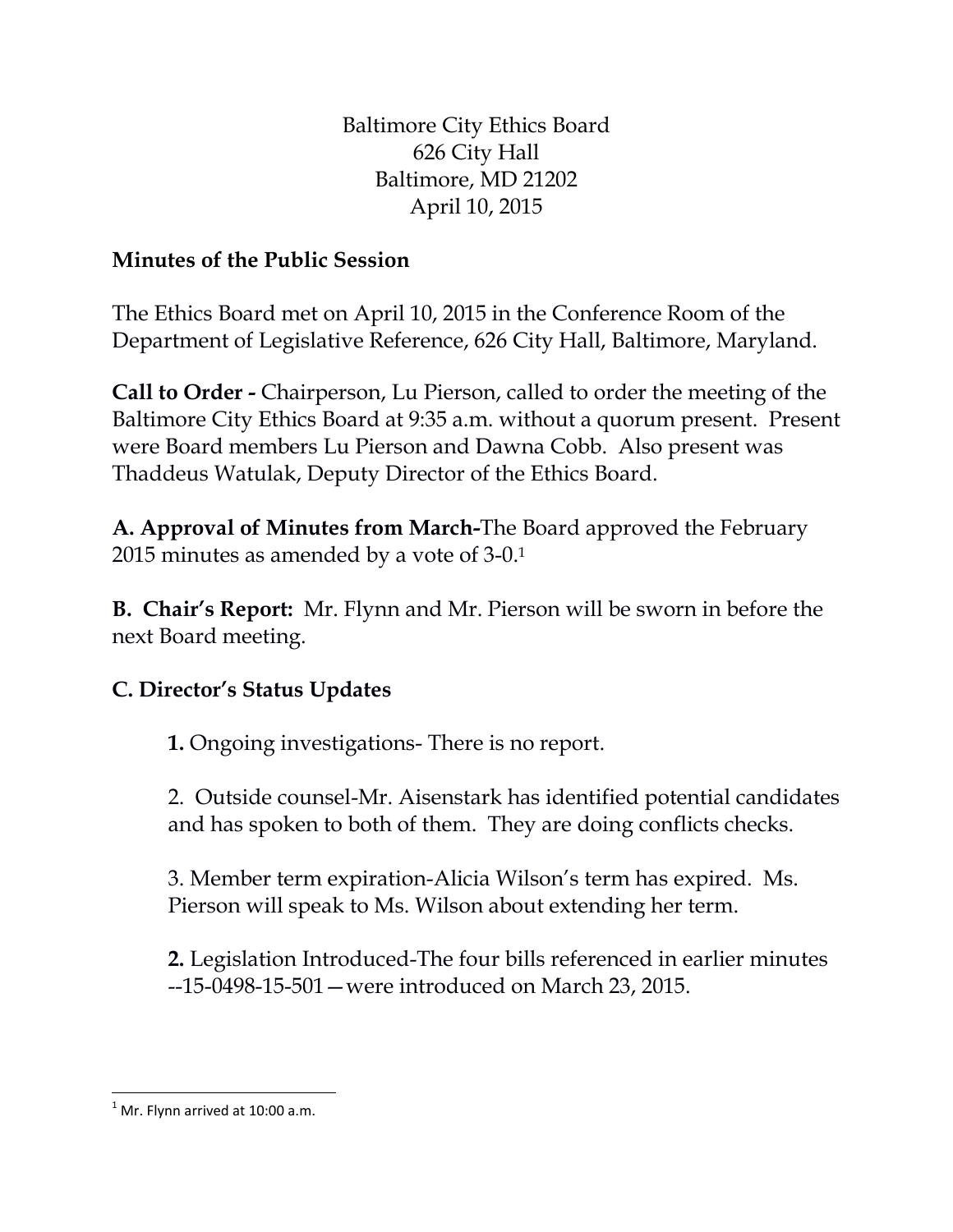## **D. Preparing for 2015 Financial Disclosure Season**

1. Candidate filings- A proposed change to the Ethics Board regulations provides that Candidates for City Office are exempt from the paper processing fee filing a disclosure form with the City because they are required to file it with the City Board of Elections. The Board of Elections forwards the form to the Ethics Board.

2. Reminder e-blast-This went out on April 1, 2015. There were some minor glitches with the Department of Housing and Community Development arising out of an issue with the server. The Mayor's Office of Information Technology is resolving this issue.

3. Questions from the Inspector General (IG)-The IG posed questions to the Ethics Board regarding the \$10 processing fee associated with filing a paper copy of the disclosure form. The Board reviewed the IG's confidential memorandum and Mr. Aisenstark's response dated March 23, 2015.

4. About 500 electronic filings have been filed to date.

**E. Gift Regulation-**The Board voted 3-0 to amend its regulation to permit City officials to accept invitations from State officials to attend a charitable, cultural or sporting event provided the ticket is free or is offered by or on behalf of the State of Maryland.

**6. Discussion of Proper "Interest" in Business Entities for Disclosure-**

Currently the financial disclosure form asks for filers to disclose any business entity that one has an "economic interest." The Board discussed whether this asks for more information than is necessary and if so, possible ways to address the issue. The Board voted 3-0 to exclude mutual fund information from the definition of "economic interest" in conformance with State law.

The Board voted 3-0 to ask the State Ethics Board whether using "financial interest" is acceptable.

## **7. Solicitation Requests**